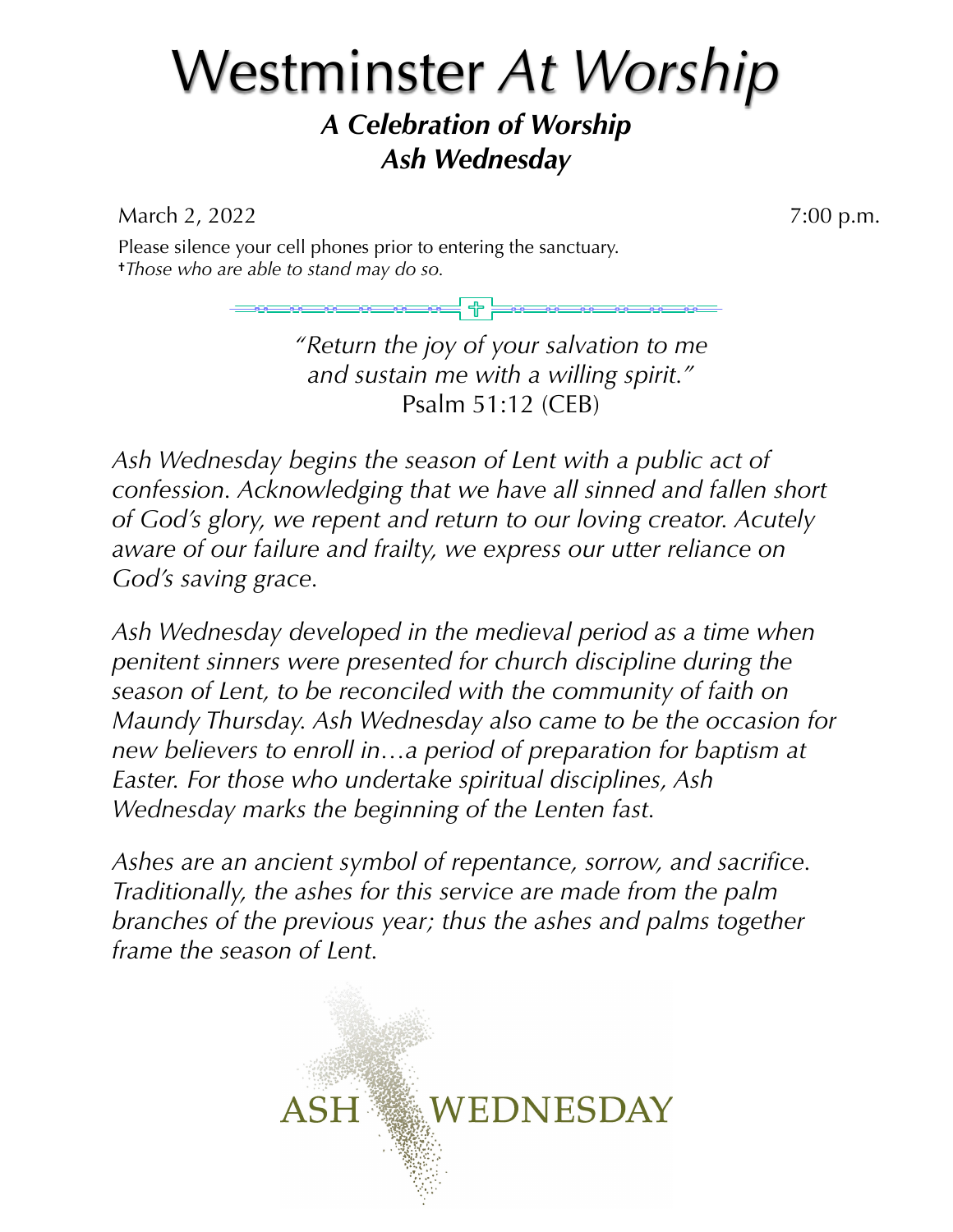### **GATHERING MUSIC**

### **PRELUDE**

### **OPENING MEDITATION**

# **OPENING PRAYER**

**Loving Lord of life; as we journey in through this holy season of Lent, give us grace and strength to make the changes that are needed in our lives, and in so doing, may we be open to your leading. Keep us mindful that you are with us in every moment, offering us the strength and creativity to choose what is right. Amen.**

# **WELCOME**

### **RESPONSIVE READING** Psalm 51:1-17

- LEADER: Have mercy on me, O God, according to your steadfast love; according to your abundant mercy blot out my transgressions.
- **PEOPLE: Wash me thoroughly from my iniquity, and cleanse me from my sin.**
- LEADER: For I know my transgressions, and my sin is ever before me.
- **PEOPLE: Against you, you alone, have I sinned, and done what is evil in your sight, so that you are justified in your sentence and blameless when you pass judgment.**
- LEADER: Indeed, I was born guilty, a sinner when my mother conceived me.
- **PEOPLE: You desire truth in the inward being; therefore teach me wisdom in my secret heart.**
- LEADER: Purge me with hyssop, and I shall be clean; wash me, and I shall be whiter than snow.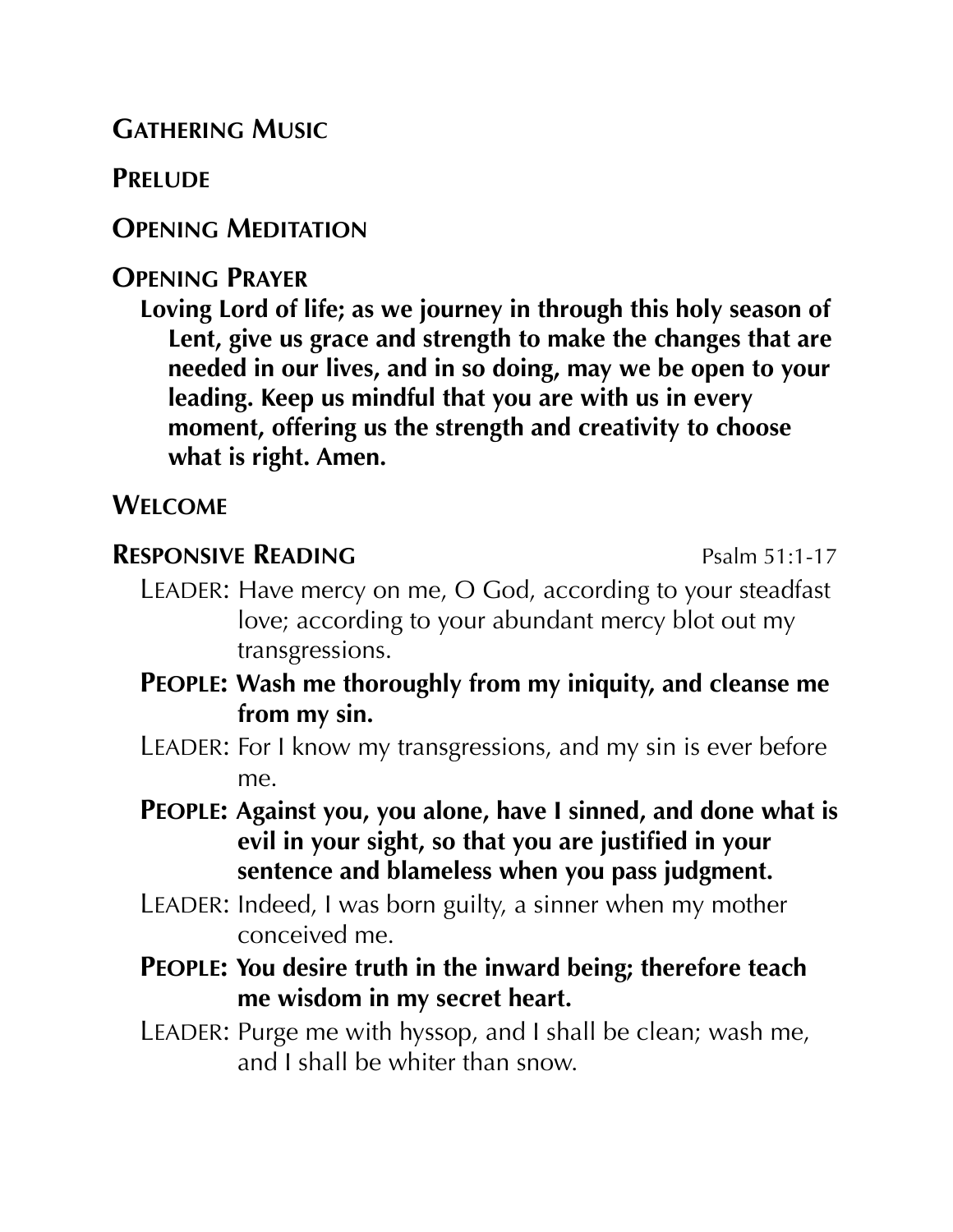- **PEOPLE: Let me hear joy and gladness; let the bones that you have crushed rejoice.**
- LEADER: Hide your face from my sins, and blot out all my iniquities.
- **PEOPLE: Create in me a clean heart, O God, and put a new and right spirit within me.**
- LEADER: Do not cast me away from your presence, and do not take your holy spirit from me.
- **PEOPLE: Restore to me the joy of your salvation, and sustain in me a willing spirit.**
- LEADER: Then I will teach transgressors your ways, and sinners will return to you.
- **PEOPLE: Deliver me from bloodshed, O God, O God of my salvation, and my tongue will sing aloud of your deliverance.**
- LEADER: O Lord, open my lips, and my mouth will declare your praise.
- **PEOPLE: For you have no delight in sacrifice; if I were to give a burnt offering, you would not be pleased.**
- LEADER: The sacrifice acceptable to God is a broken spirit; a broken and contrite heart, O God, you will not despise.

# **†HYMN** #281

 *"Lamb of God"* LAMB OF GOD

*Your only Son, no sin to hide, but you have sent him from your side, to walk upon this guilty sod, and to become the Lamb of God.*

*Your gift of love, they crucified, they laughed and scorned him as he died, the humble King they named a fraud, and sacrificed the Lamb of God.*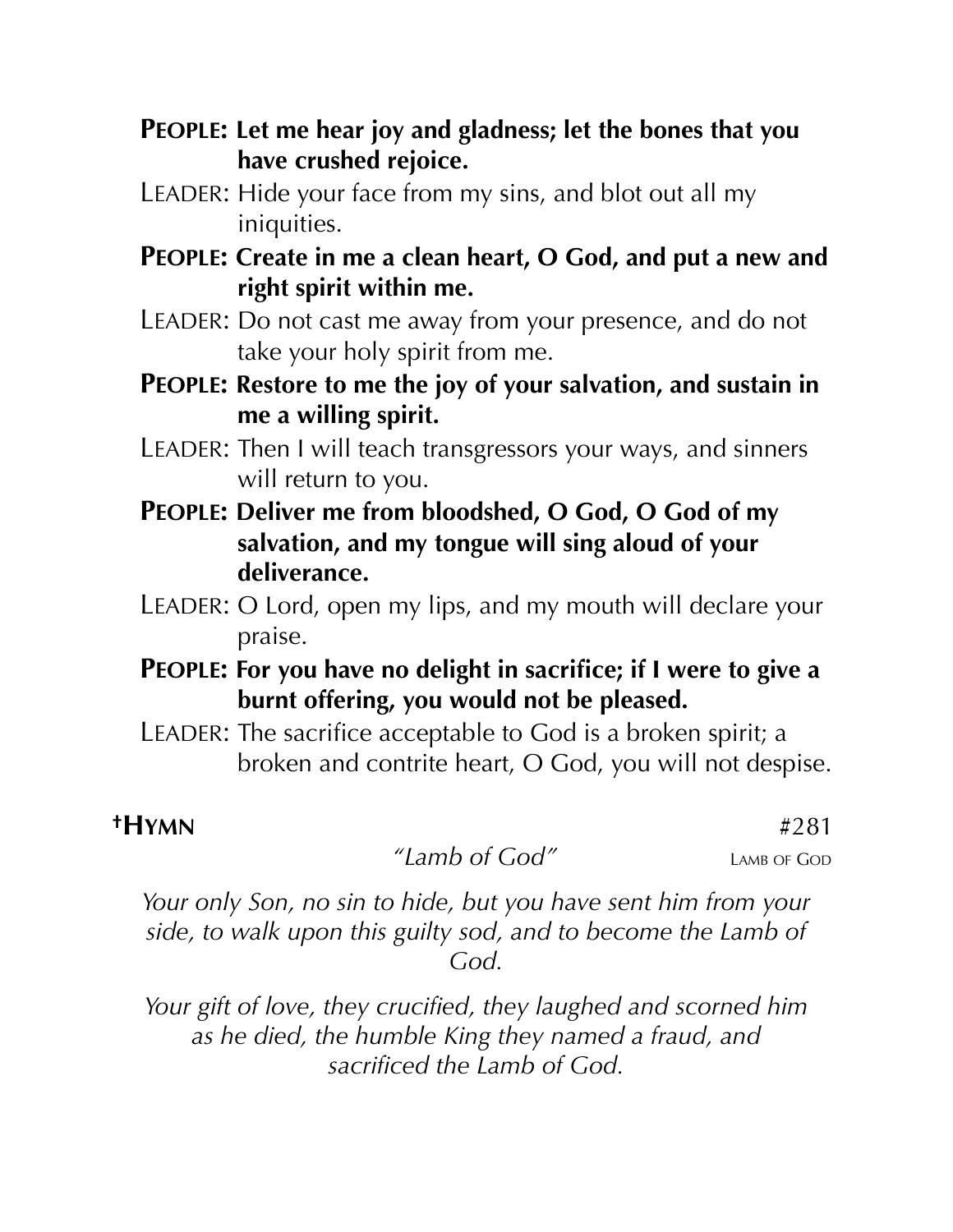*I was so lost, I should have died, but you have brought me to your side, to be led by your staff and rod, and to be called the Lamb of God.*

**Refrain:** *O Lamb of God, sweet Lamb of God, I love the holy Lamb of God! O wash me in his precious blood — my Jesus Christ, the Lamb of God.*

### **PRAYER FOR ILLUMINATION READINGS FROM THE SCRIPTURES**

# **Epistle Lesson 2 Corinthians 5:20b-6:10**

**<sup>20</sup>**We beg you as Christ's representatives, "Be reconciled to God!" **<sup>21</sup>** God caused the one who didn't know sin to be sin for our sake so that through him we could become the righteousness of God.

**6 <sup>1</sup>** Since we work together with him, we are also begging you not to receive the grace of God in vain. **<sup>2</sup>** He says, *I listened to you at the right time, and I helped you on the day of salvation.* Look, now is the right time! Look, now is the day of salvation! **<sup>3</sup>** We don't give anyone any reason to be offended about anything so that our ministry won't be criticized. **<sup>4</sup>** Instead, we commend ourselves as ministers of God in every way. We did this with our great endurance through problems, disasters, and stressful situations. **<sup>5</sup>** We went through beatings, imprisonments, and riots. We experienced hard work, sleepless nights, and hunger. **<sup>6</sup>** We displayed purity, knowledge, patience, and generosity. We served with the Holy Spirit, genuine love, **<sup>7</sup>** telling the truth, and God's power. We carried the weapons of righteousness in our right hand and our left hand. **<sup>8</sup>** We were treated with honor and dishonor and with verbal abuse and good evaluation. We were seen as both fake and real, **<sup>9</sup>** as unknown and well known, as dying — and look, we are alive! We were seen as punished but not killed, **<sup>10</sup>** as going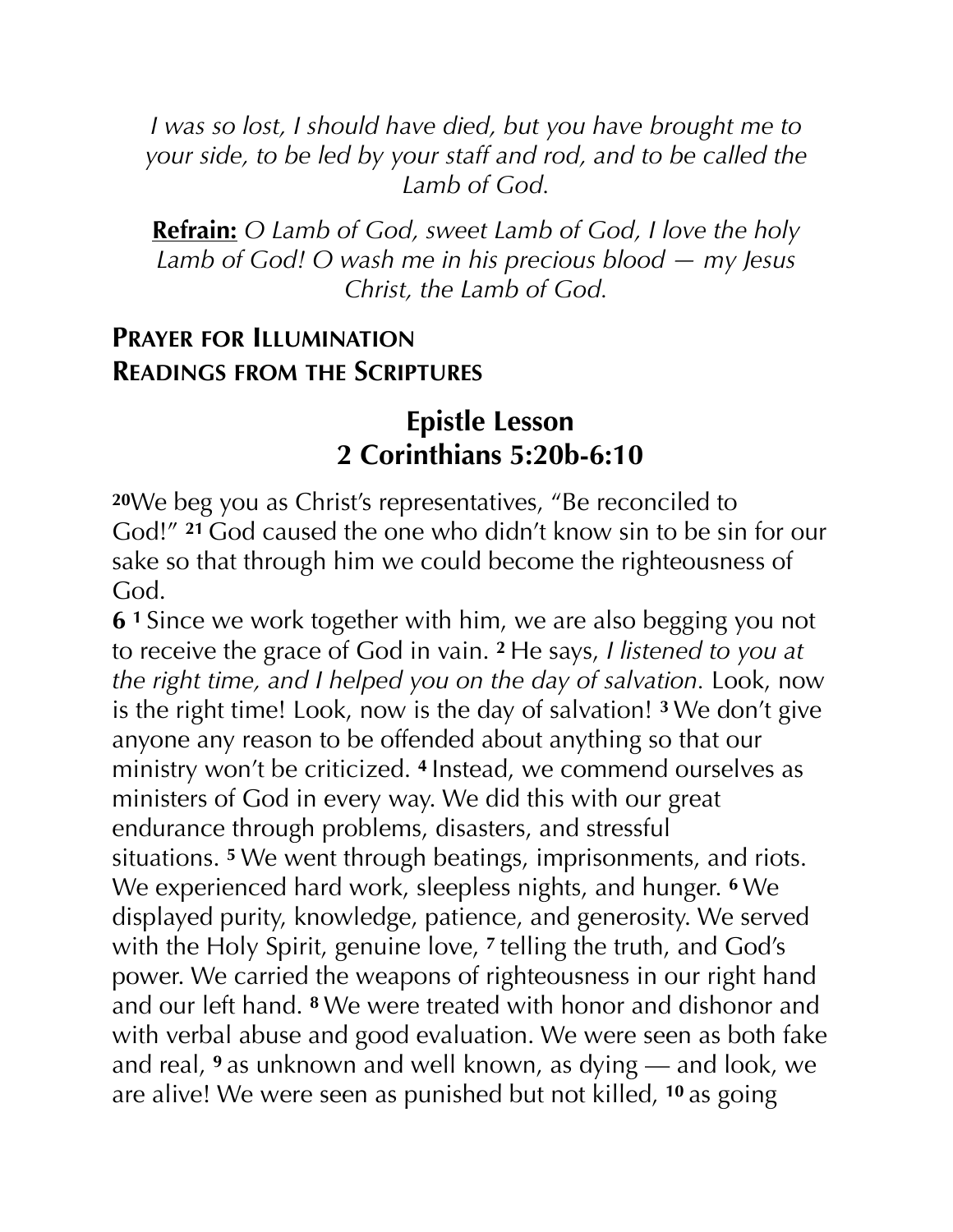through pain but always happy, as poor but making many rich, and as having nothing but owning everything.

# **Hebrew Lesson Joel 2:1-2, 12-17**

**2** Blow the horn in Zion; give a shout on my holy mountain! Let all the people of the land tremble, for the day of the Lord is coming. It is near — **<sup>2</sup>** a day of darkness and no light, a day of clouds and thick darkness! Like blackness spread out upon the mountains, a great and powerful army comes, unlike any that has ever come before them, or will come after them in centuries ahead **<sup>12</sup>** Yet even now, says the Lord, return to me with all your hearts, with fasting, with weeping, and with sorrow; **<sup>13</sup>** tear your hearts and not your clothing. Return to the Lord your God, for he is merciful and compassionate, very patient, full of faithful love, and ready to forgive. **<sup>14</sup>** Who knows whether he will have a change of heart and leave a blessing behind him, a grain offering and a drink offering for the Lord your God? **<sup>15</sup>** Blow the horn in Zion; demand a fast; request a special assembly. **<sup>16</sup>** Gather the people prepare a holy meeting; assemble the elders; gather the children, even nursing infants. Let the groom leave his room and the bride her chamber. **<sup>17</sup>** Between the porch and the altar let the priests, the Lord's ministers, weep. Let them say, "Have mercy, Lord, on your people, and don't make your inheritance a disgrace, an example of failure among the nations. Why should they say among the peoples, 'Where is their God?'"

# **MEDITATION**

**MUSICAL REFLECTION GETTY** 

*"Jesus Draw Me Ever Nearer"*  Brandi Higgins

# **INVITATION TO OBSERVE A HOLY LENT**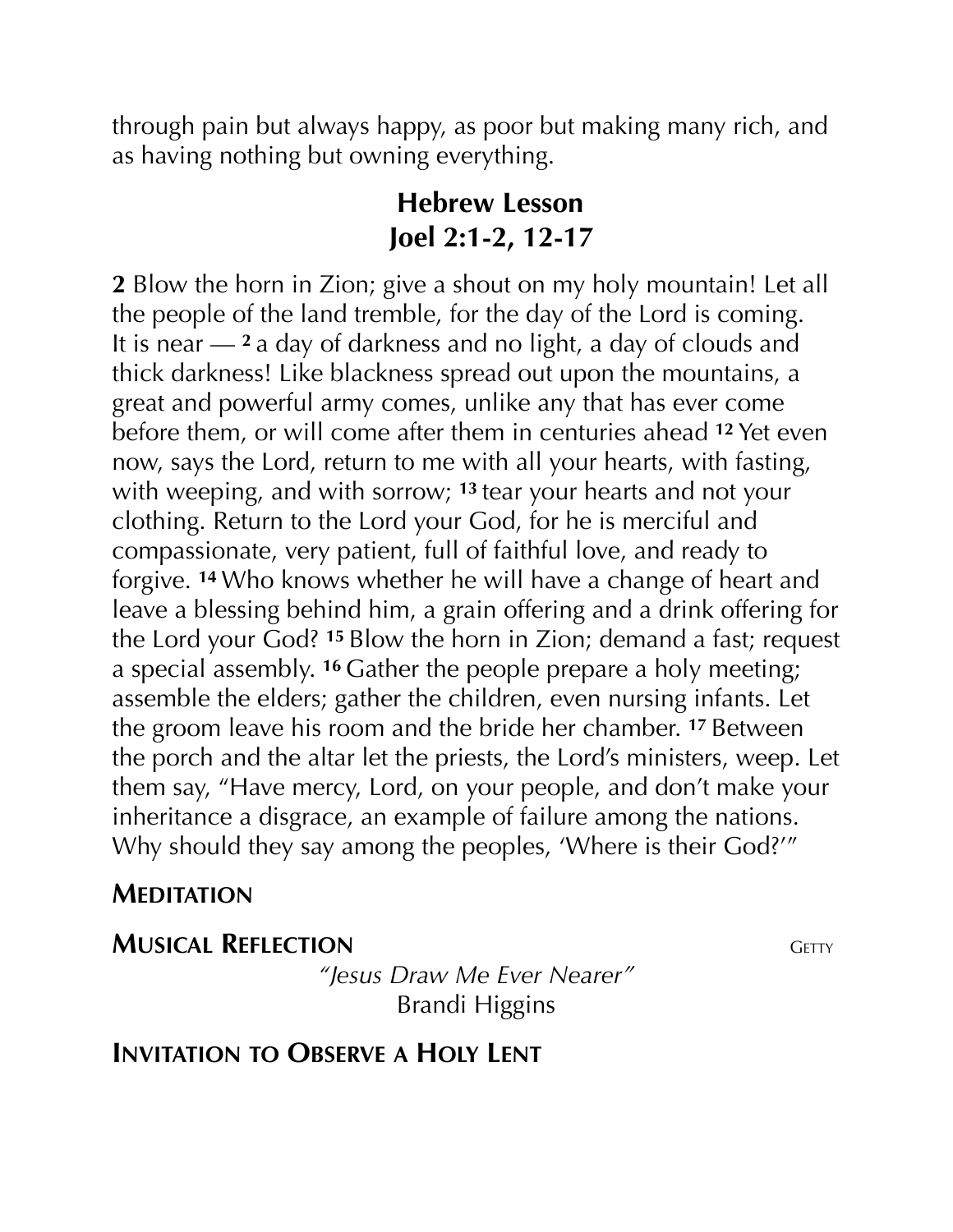### **PRAYER OF CONFESSION**

LEADER: Lord, have mercy;

<span id="page-5-0"></span>**PEOPLE: Christ, have mercy.[1](#page-6-0)**

### **IMPOSITION OF ASHES<sup>2</sup>**

<span id="page-5-1"></span>LEADER: …In life and in death, you belong to God.

LEADER: Accomplish in us, O God, the work of your salvation,

**PEOPLE: That we may show forth the transformative power of your love.**

LEADER: By the life and death and transformation of Jesus Christ,

### **PEOPLE: Bring our minds and hearts to such a depth of understanding that we, too, accept the full promise and challenge of your love.**

# **ASSURANCE OF FORGIVENESS**

# **†HYMN** #257

 *"What Wondrous Love Is This"* 

*What wondrous love is this, O my soul, O my soul, what wondrous love is this, O my soul! What wondrous love is this that caused the Lord of bliss to bear the dreadful curse for my soul, for my soul, to bear the dreadful curse for my soul!*

*When I was sinking down, sinking down, sinking down, when I was sinking down, sinking down; when I was sinking down beneath God's righteous frown, Christ laid aside his crown for my soul, for my soul, Christ laid aside his crown for my soul!*

*To God and to the Lamb I will sing, I will sing, to God and to the Lamb I will sing! To God and to the Lamb, who is the great "I AM," while millions join the theme, I will sing, I will sing, while millions join the theme, I will sing!*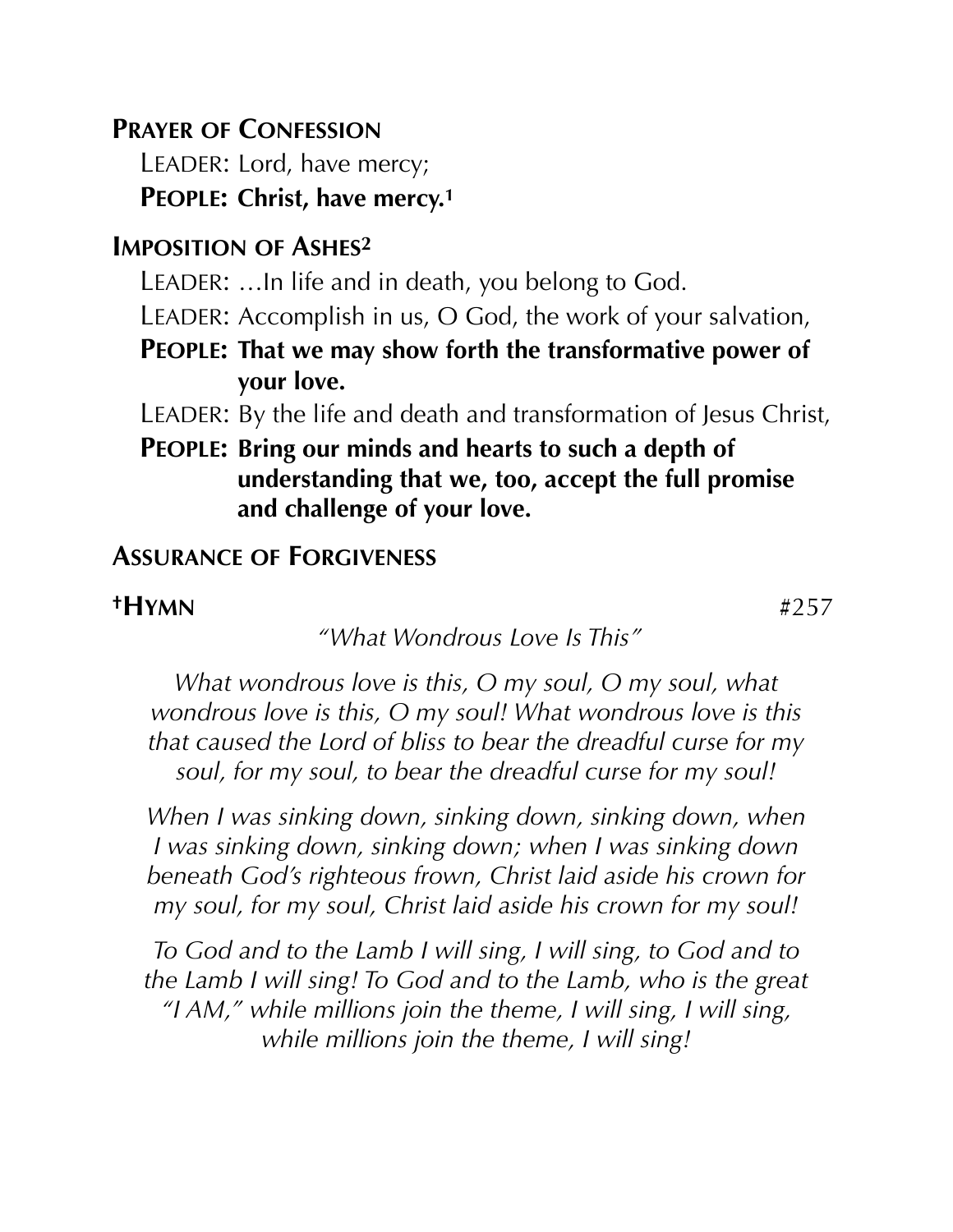*And when from death I'm free, I'll sing on, I'll song on, and when from death I'm free, I'll sing on! And when from death I'm free, I'll sing and joyful be, and through eternity I'll sing on, I'll sing on, and through eternity I'll sing on!*

#### **BENEDICTION**

<span id="page-6-0"></span>[1](#page-5-0) "Before you, Jesus Christ." From Stages on the Way. Wild Good Worship Group. p. 25-26 [2](#page-5-1) Submitted by Kathleen Sheets, Pastoral Intern, First Presbyterian Church, Maumee, OH

<span id="page-6-1"></span>Other liturgy used with permission from the PC (USA) Book of Common Worship. 2018

**NURSERY CARE** is available for infants and toddlers during the worship service. Our nursery is equipped with a paging system, and quality childcare is provided by Elaine Edwards who is infant and child CPR trained.

**WEEKLY SERVICE OF MORNING** 

**PRAYER:** This Lent we will practice "spiritual disciplines" that strengthen our walk with Jesus and with one another. To help cultivate our spiritual discipline of *prayer*, Pastor Jamie will hold a weekly service of morning prayer online during Lent. The next service will take place on Wednesday, March 9 at 9:00 a.m. The service will be streamed on the church's Facebook and YouTube pages. This brief (8-12 minute) service will help us start

our Wednesdays together in prayer for one another, for our communities, and for the world. Online participants will be able to share their prayer concerns utilizing the comment box on Facebook.

LENTEN WEEKDAY PRAYER & **REFLECTION:** During the week, the sanctuary will be open for prayer and reflection Monday through Thursday from 10:00 a.m. - 2:00 p.m. Written and visual prompts will be available to help you engage more deeply in the spiritual discipline from the previous Sunday. You are also welcome to simply come and sit in the stillness of the sanctuary.